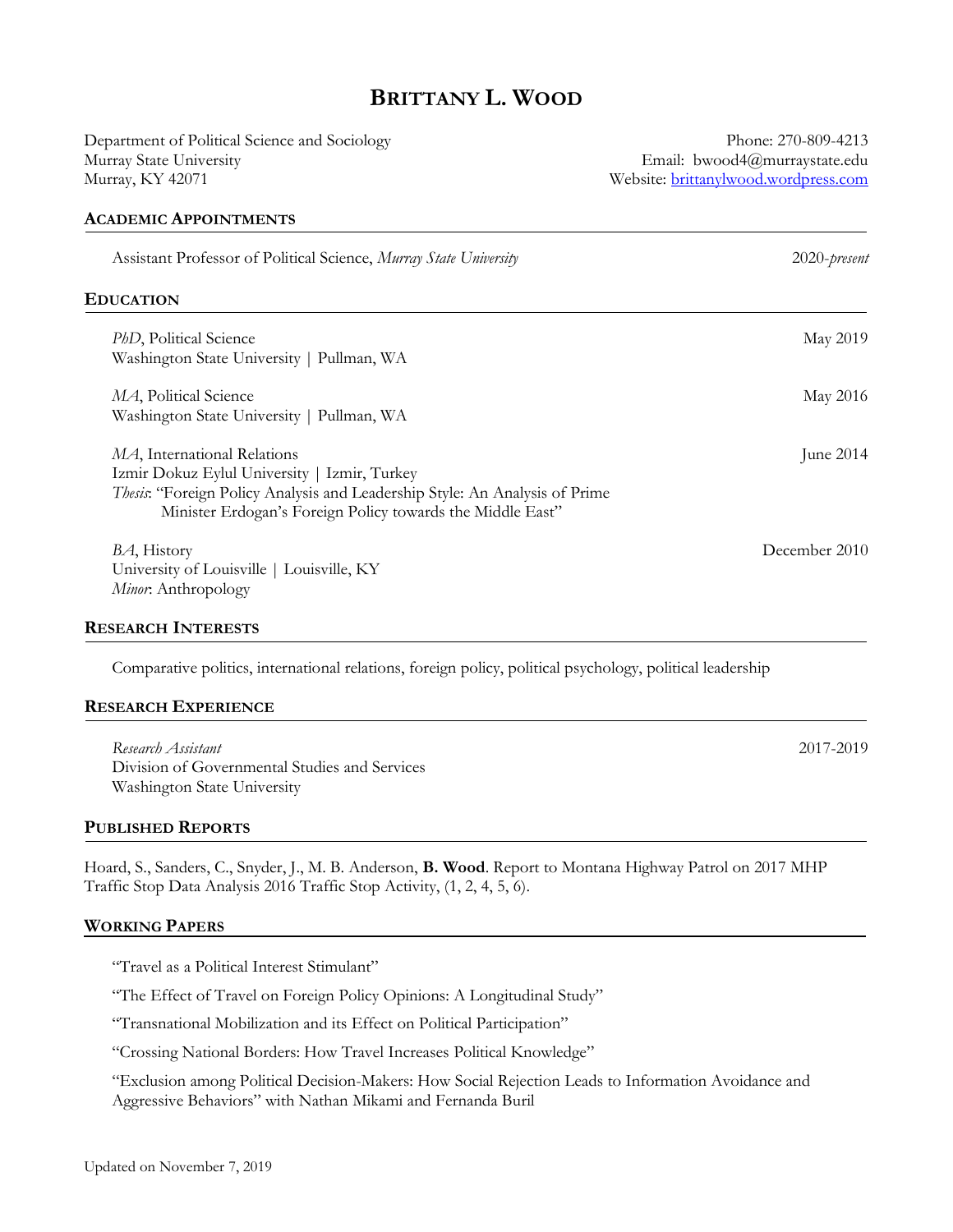# ACADEMIC CONFERENCE PRESENTATIONS

2018, International Studies Association | San Francisco, CA

- 2017, Political Psychology APSA Pre-Conference | San Francisco, CA
- 2017, Pacific Northwest Political Science Association | Seattle, WA
- 2017, Midwest Political Science Association | Chicago, IL
- 2016, Pacific Northwest Political Science Association Annual Conference | Portland, OR
- 2016, Western Political Science Association Annual Conference | San Diego, CA
- 2015, Pacific Northwest Political Science Association Annual Conference | Boise, ID

2013, 9th International Student Conference: Empirical Studies in the Social Sciences | Izmir, Turkey

## TEACHING INTERESTS

American foreign policy, comparative politics, research methods, international relations, European politics, Middle Eastern politics, political psychology

## TEACHING EXPERIENCE (INDEPENDENT)

Murray State University, Department of Political Science and Sociology (Undergraduate) Introduction to Comparative Politics | Fall 2020 Writing and Inquiry in the Social Sciences | Fall 2020

Washington State University, School of Politics, Philosophy, & Public Affairs (Undergraduate)

| Comparative Politics   | Summer 2018 (online) |
|------------------------|----------------------|
| International Politics | $\vert$ Spring 2018  |
| Comparative Politics   | $ $ Fall 2017        |

## TEACHING ASSISTANTSHIP

Washington State University, School of Politics, Philosophy, & Public Affairs (Undergraduate) American Foreign Policy, Spring 2016 Introduction to Comparative Politics, Fall 2015 Biomedical Ethics, Spring 2015 Introduction to Ethics, Fall 2014

## HONORS & AWARDS

| Presidential LEAD Award<br>Washington State University                                                                    | 2017             |
|---------------------------------------------------------------------------------------------------------------------------|------------------|
| H. Paul Castleberry Graduate Fellowship in International Studies<br>School of Politics, Philosophy, & Public Affairs, WSU | 2018, 2017, 2015 |
| <b>Travel and Registration Grant</b><br>Graduate & Professional Student Association, WSU                                  | 2017, 2016, 2015 |
| Charles H. Sheldon Graduate Fellowship<br>School of Politics, Philosophy, & Public Affairs, WSU                           | 2016             |
| <b>Burgess Brothers Memorial Scholarship</b><br>College of Arts & Sciences, WSU                                           | 2016             |
| Travel Grant<br>Northwest Political Science Association                                                                   | 2015             |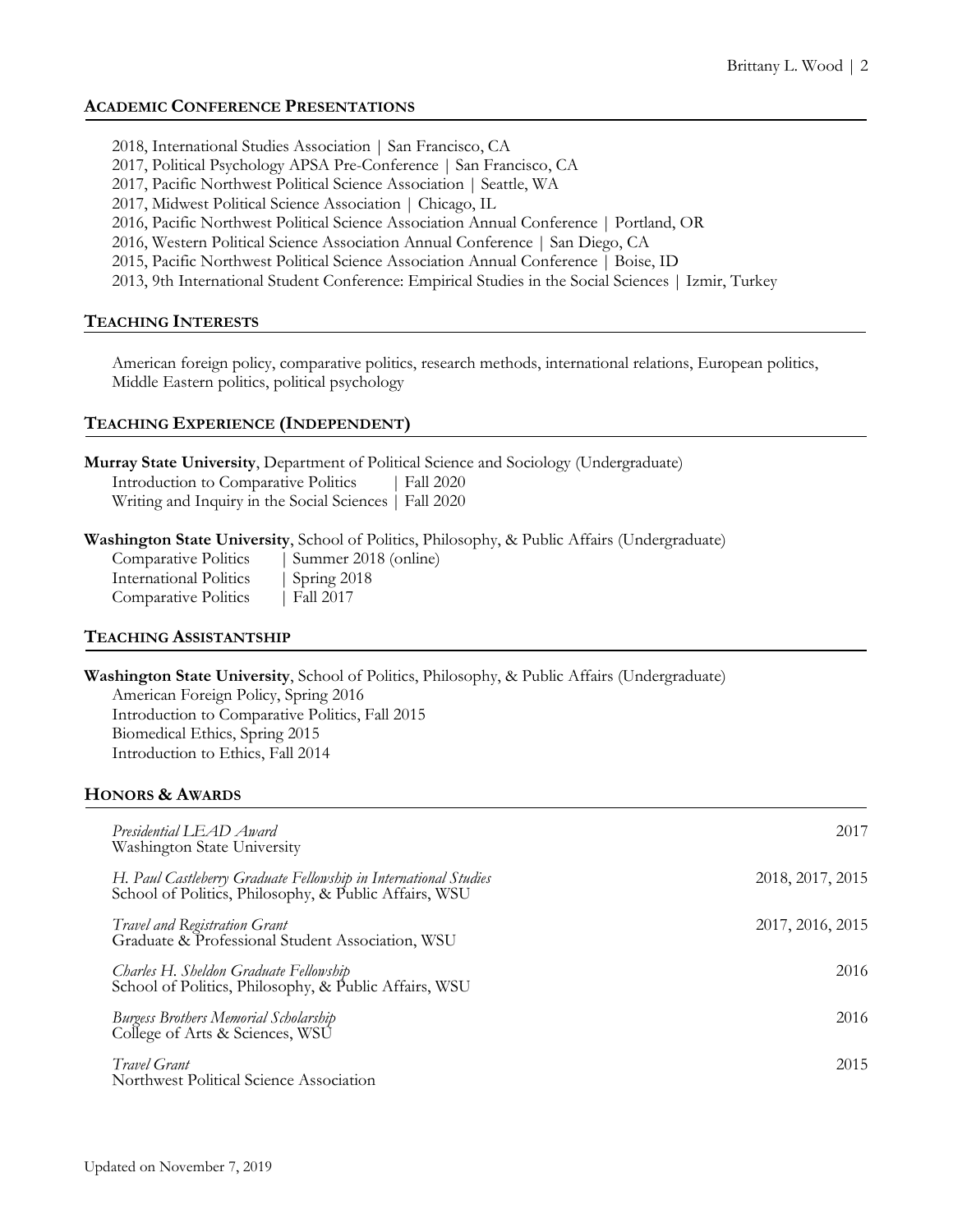## PROFESSIONAL SERVICE

| <b>WASHINGTON STATE UNIVERSITY</b>                                         |                    |
|----------------------------------------------------------------------------|--------------------|
| Services and Activities Fees Committee                                     | 2015-16, 2017-2018 |
| President's Student Advisory Board                                         | 2016-2017          |
| Faculty Senate Library Committee                                           | 2016-2017          |
| GRADUATE AND PROFESSIONAL STUDENT ASSOCIATION, WASHINGTON STATE UNIVERSITY |                    |
| Director of Programming                                                    | 2017-2018          |
| Vice President                                                             | 2016-2017          |
| Chair of the Budget Committee                                              | 2016-2017          |
| Senator for the School of Politics, Philosophy, and Public Affairs         | 2015-2016          |
| Member, Legislative Affairs Committee                                      | 2015-2016          |
| PPPA GRADUATE STUDENT ASSOCIATION, WASHINGTON STATE UNIVERSITY             |                    |
| <b>GPSA</b> Senator Representative                                         | 2015-2016          |
| First-Year Representative                                                  | 2014-2015          |
| PACIFIC NORTHWEST POLITICAL SCIENCE ASSOCIATION                            |                    |
| Panel chair (Comparative Politics)                                         | 2016, 2017         |
| <b>ADDITIONAL ACADEMIC TRAINING AND EXPERIENCE</b>                         |                    |
| <b>Excellence in Teaching Online Certification</b>                         | 2019               |
| Washington State University                                                |                    |
| Turkish and Foreign Languages Research and Application Center              | 2015               |
| Ankara University                                                          |                    |
| Ally Training                                                              | 2015               |
| GEISORC, Washington State University                                       |                    |
| Teaching Workshop                                                          | 2015               |
| The Graduate School, Washington State University                           |                    |
| Kentucky Institute for International Studies                               | 2009               |
| Murray State University                                                    |                    |
|                                                                            |                    |

ADDITIONAL SKILLS

Software: R, STATA, SAS, Mplus, SPSS

#### LANGUAGES

Turkish: Proficient, Spanish: Basic Proficiency

#### PROFESSIONAL AFFILIATIONS

International Society of Political Psychology, International Studies Association, American Political Science Association, Midwest Political Science Association